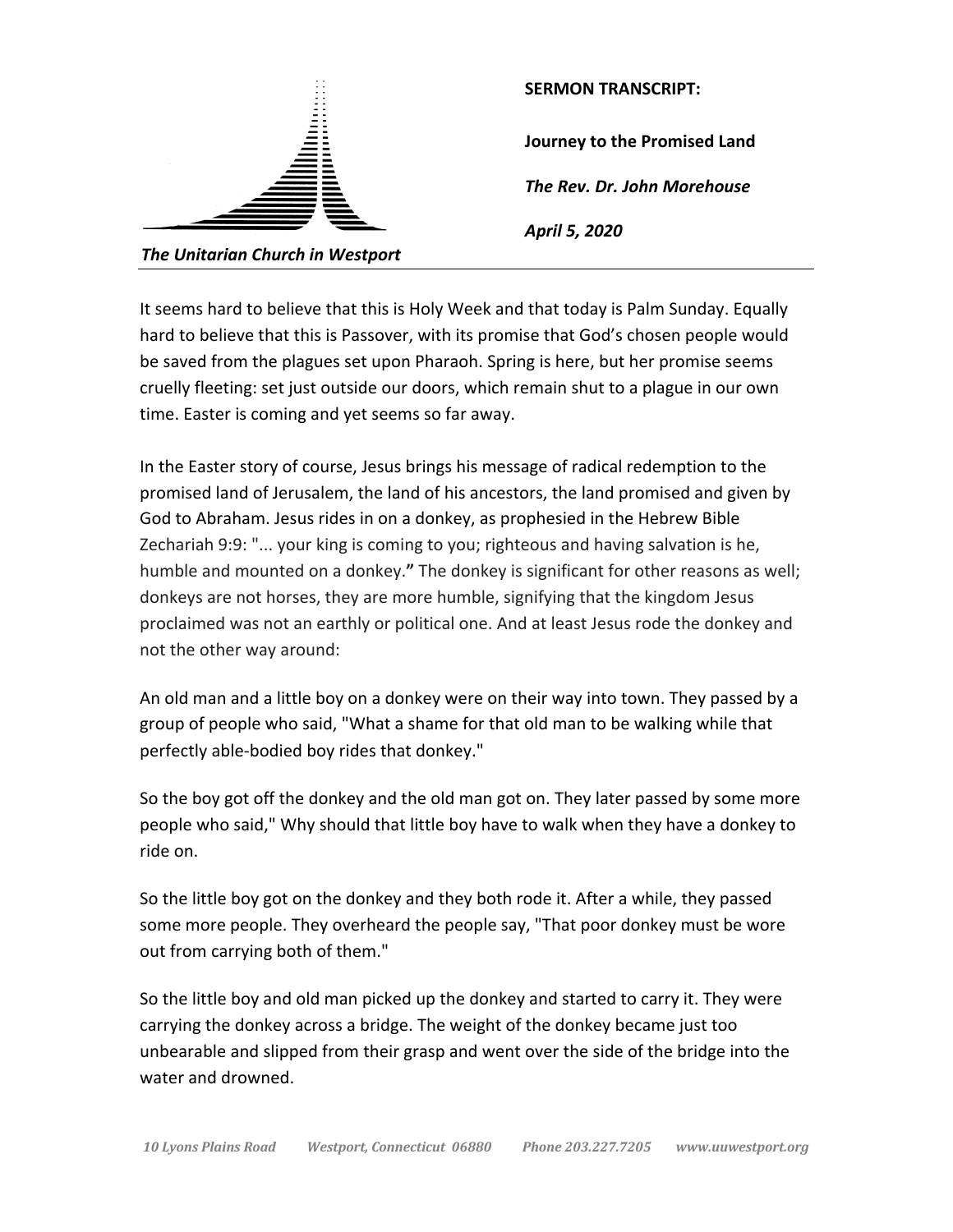The moral of the story is- If You Try To Please Everyone You'll Eventually Lose Your ASS!

However that came to pass, Jesus rode into the promised land on Passover across a rode strewn with palms to signify his royalty. Imagine the poignancy of hundreds of poor Palestinian Jews lining the dusty road into Jerusalem shouting "Hosanna" -- literally "save us!" -- to a gaunt young man seated on a donkey riding straight-faced into the center of the city, eyes set with firm determination to face his death. His donkey rode across a road of palm leaves (thus today Palm Sunday) a traditional sign of royal honor meant to lessen the dust of the road. Here was the 'messiah' -- literally the anointed one -- who would bring forth the kingdom of God on earth. It had been a long journey but the end, while in the promised land, did not hold the promise Jesus had hoped for.

Jesus brought a new message of redemption and with it an early religious movement bent on reversing the social order: the first shall be last and the last shall be first. He proclaimed that the kingdom of God was coming to earth, "like the son of man on the clouds of heaven," meaning for everyone. We too often jump to the later Christian understanding of a harsh and punishing God who sends babies to hell because they have not been washed in the blood of Jesus, but the early Christian movement and the Christianity that I believe is being resurrected is very different.

But Jesus had another kingdom in mind rather than the overthrow of the Roman garrisons. His was the promised land of God's love, his Abba in Aramaic, literally Daddy. The rest of the story that is the Holy week is known to most of us. Jesus ultimately faced the hypocrisy of his (or any other age), turning over the money-changers tables, he was arrested, accused and crucified. The Romans killed Jesus as a political enemy of the state. Simple as that. Then what happens?

Well, this is what separates the historical Jesus from the Jesus the Christ. Some say he was resurrected, some say buried in an unmarked grave, still others say he ran off with Mary Magdalene and started a royal family in the south of France. In any case, the problem was that he was dead and gone. What had gone wrong, his followers might have asked? Wasn't he supposed to be the one, the Messiah, the prophet of this new promised land? Dejected, anxious of further persecution, his disciples left Jerusalem after the Holy week and headed for home, back to the hills of Galilee, to their fishing to their work, their lives, and yet they knew they would never be the same. Perhaps the promised kingdom, the new promised land would not come to pass.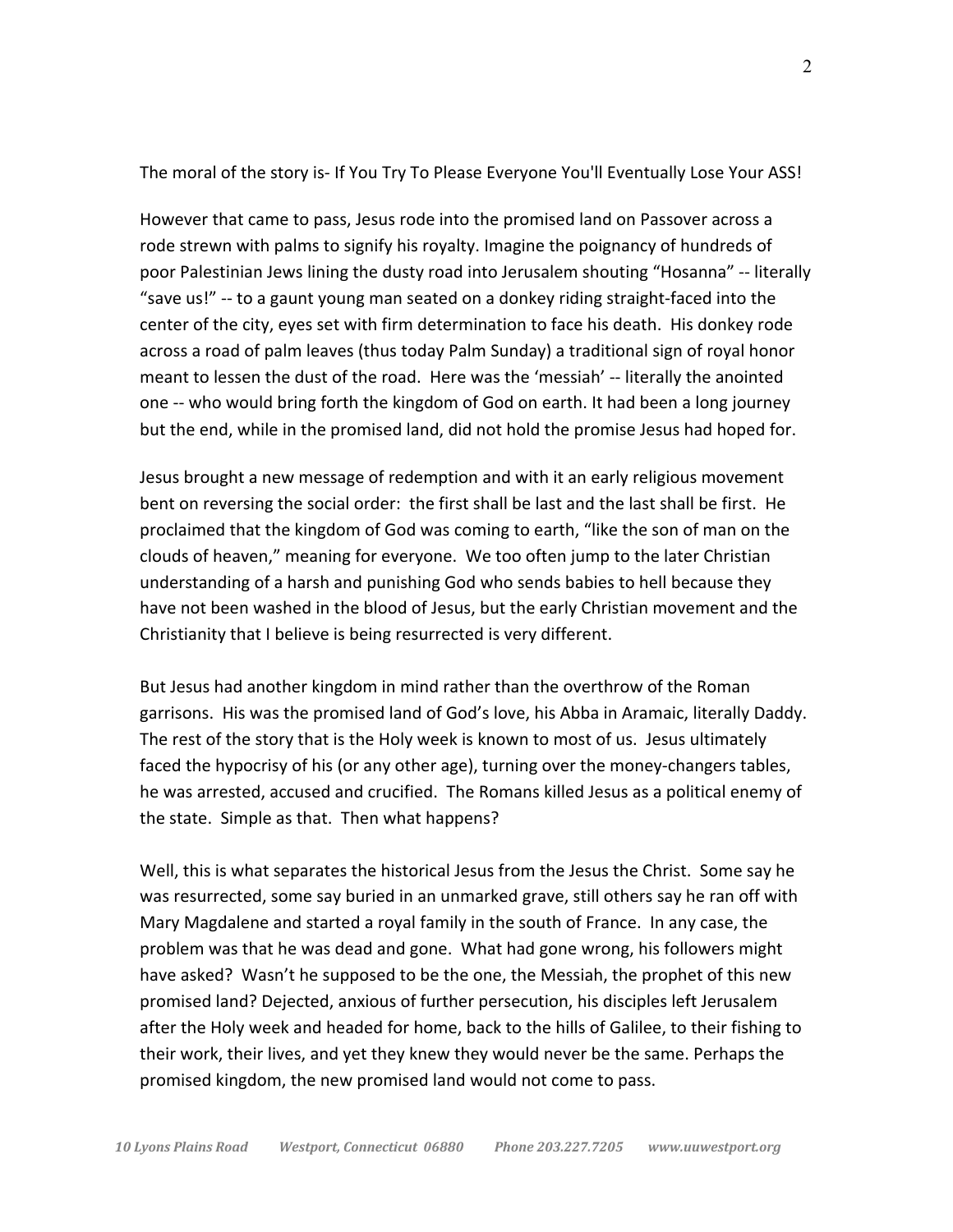But isn't now that this kingdom, this new promised land might be coming into reality? Could we be on our own journey to our promised land?

What is the promised land anyway? It could be as radical as the last shall be first. But I think it doesn't need to be that revolutionary. I believe that it has something to do with Dr. King's Beloved Community; a place and a time where the lowly are restored to some semblance of safety and dignity. A time when the most vulnerable among us are cared for.

This pandemic has laid bared the atrocious state of our health care system and the gaping holes in our social safety net. And believe me, when the wealthy and the middle class can't get a ventilator to save their lives, that promised land becomes more than rhetorical.

I always wondered what Trump meant in his first inaugural speech that "This American *carnage* stops right here and stops right *now".* Most of us looked at one another and thought what is he talking about? What Trump meant is hard to say, except that intentionally or not he was pointing to an existential crisis in American life. Even before this pandemic, white men without college degrees were dying. Not just of overdose – the opiate problem is the means not the cause of this despair – but from obesity and all its related illnesses, diabetes, heart disease, pulmonary failure, alcoholism. Poor people of color were dying from these disease but white people, especially middle-aged men without college degrees are dying at an increasing rate. This was something Trump had tapped into – the despair which lives at the heart of the disposed in global economy that leaves behind wide swaths of America. As the Princeton economists Ann Case and Angus Deaton observed in their latest book Deaths of Despair and the Future of Capitalism:

"Outside of wars or pandemics, death rates for large populations across the world have been consistently falling for decades. Yet working-age white men and women without college degrees were dying from suicide, drug overdoses, and alcohol-related liver disease at such rates that, for three consecutive years, life expectancy for the U.S. population as a whole had fallen" (As quoted in The New Yorker March 20, 2020)

The promised land it seems is nowhere to be found in a world that was racing by those without employment and without hope. Not too unlike the poor peasants who welcomed Jesus into Jerusalem on Palm Sunday; people with little hope and little means desperate for a savior that will bring them to the promised land.

While the pandemic has thrown so many more out of work, it has also highlighted what we might have missed. Capitalism runs on the lives of the expendable and that reality is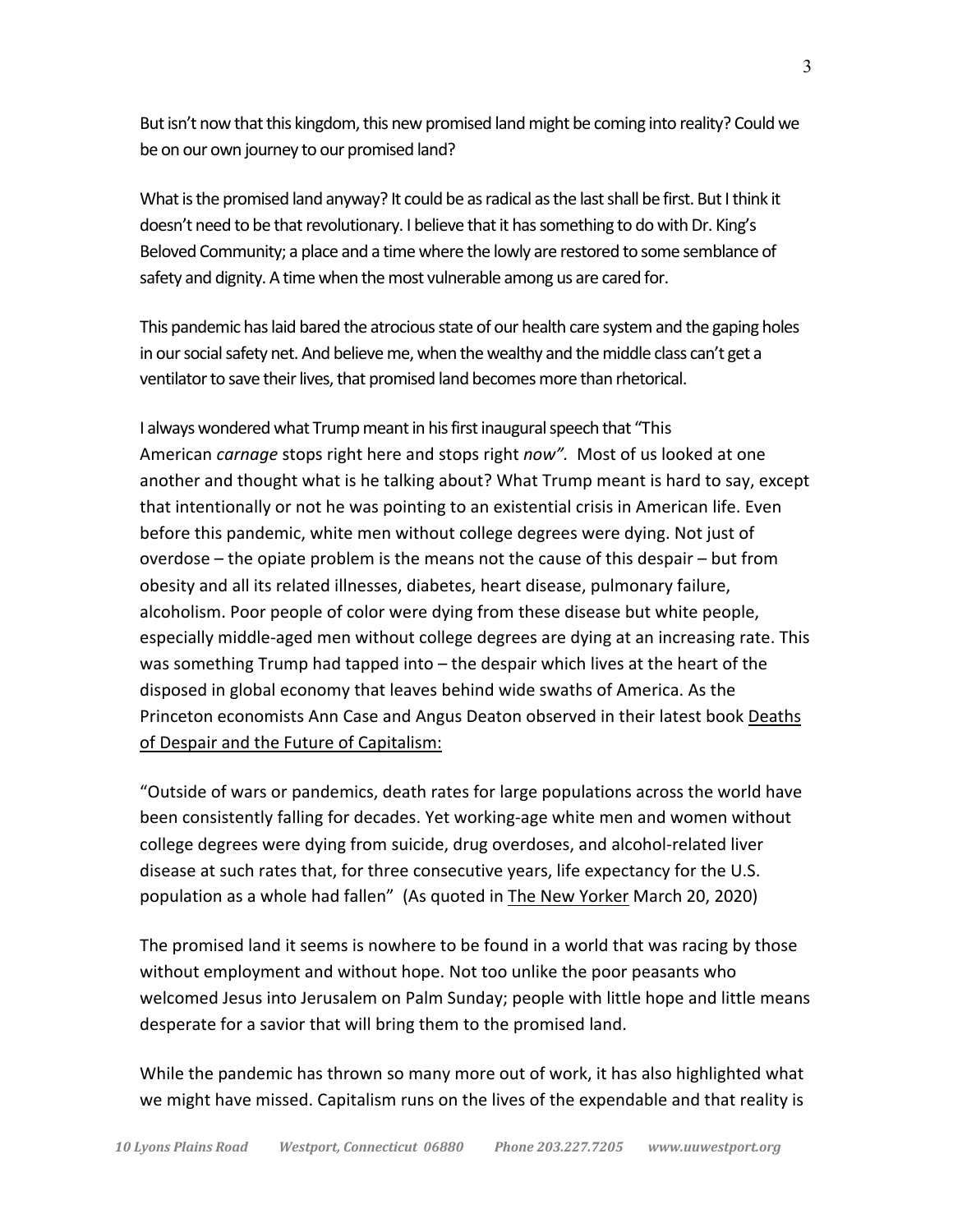being thrown into sharp relief. Stop people from working and you stop the capitalist machine. Would it possible to see the promised land of meaningful employment after this is pandemic is over? Perhaps. For the first time since the Great Depression policy makers are suggesting a government-sponsored infrastructure program similar to the New Deal: jobs to rebuild our nation's roads, sewers, and public places from the decay that capitalistic decadence and an aversion to fair taxes have left behind. Ironically, then candidate Trump, flirted with this idea. Perhaps the pandemic will nudge us towards that promised land. Perhaps. At the very least, though painful, the journey of this pandemic has shown as MLK said "We may have come on different ships but we are in the same boat now." Can I get an amen?

As a letter - falsely attributed to Bill Gates yet wise nonetheless -- put it:

The Covid-19 Virus is reminding us "that we are all equal, regardless of our culture, religion, occupation, financial situation or how famous we are. This disease treats us all equally, perhaps we should too. If you don't believe me, just ask Tom Hanks.

"It is reminding us that we are all connected and something that affects one person has an effect on another. It is reminding us that the false borders that we have put up have little value as this virus does not need a passport. It is reminding us, by oppressing us for a short time, of those in this world whose whole life is spent in oppression.

"It is reminding us of how precious our health is and how we have moved to neglect it through eating nutrient-poor manufactured food and drinking water that is contaminated with chemicals upon chemicals. If we don't look after our health, we will, of course, get sick.

 "It is reminding us of the shortness of life and of what is most important for us to do, which is to help each other, especially those who are old or sick. Our purpose (in life) is not to buy toilet roll paper.

"It is reminding us of how materialistic our society has become and how, when in times of difficulty, we remember that it's the essentials that we need (food, water, medicine) as opposed to the luxuries that we sometimes unnecessarily give value to." (attribution unknown)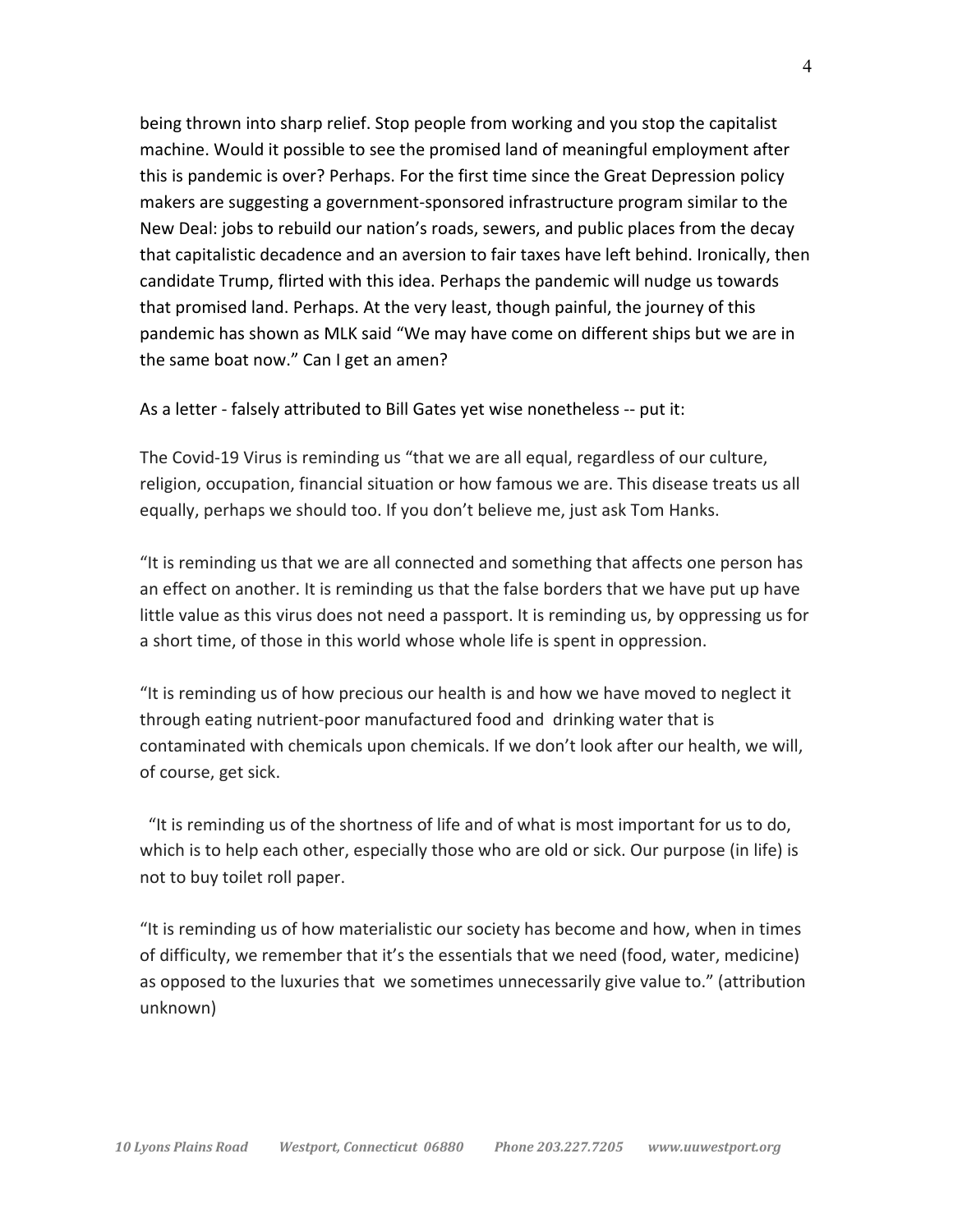And then there is the promised land of saving our planet. This pandemic has done more to cool our planet in the last four months than all our treaties and best hopes combined. Stopping the machine of capitalism results in an immediate cooling. It is no accident that it took a pandemic to remind us of the promised land we would like to leave a generation hence. As Leah Schade put it in her piece "When Earth Demands Sabbath: Learning from the Corona virus Pandemic:"

"I've noted with bitter irony that the virus is using the same tactics against the human body that humans have used against Earth's body. The virus attacks the lungs, multiplying and destroying the "respiratory tree" down to the tiniest alveoli that enable the exchange of oxygen into our bloodstream. Similarly, humans have pushed into forests and natural areas, destroying the very trees that create the oxygen we breathe." (In Patheos 3/20/20)

Could this pandemic be the beginning of our journey to a promised land? Breakdowns lead to breakthroughs. I do know this: the world that will emerge from this painful, this awful, pandemic will be quite different than the one that went racing into us. Our journey is beginning and we have crossed the threshold to a liberation yet to come.

After Jesus died and his disciples all fled, something new began to pass. The Book of Acts tells of Jesus visiting the disciples on the Pentecost, fifty days after his death and charging them with spreading the kingdom of God's love across the earth. Whatever happened, the followers of Jesus, "the people of the way" as they would be known in the first two centuries, regrouped and began to preach and heal as their teacher had done. This was not the Christianity that we know today. In fact, the idea that Jesus had died for our sins would not come into currency until the end of the first century under the teachings of Paul. Rather, these Christians were less concerned with preparing for the next world and more concerned with getting this one ready for God, for the coming of a promised land. Although thoroughly Jewish, this young movement invited people to go beyond Judaism (despite the strong faith in the Law of God), beyond Pagan understanding (despite the influence of myth and mystery), and live out just two commandments: Love thy God with all your might, and love your neighbor as yourself. This simple declaration would herald the promised land to earth now.

I close with this wonderful prayer from Victoria Safford who speaks of the journey taken without a destination, to a promise only whispered, by a people, like our world, beleaguered and afraid: